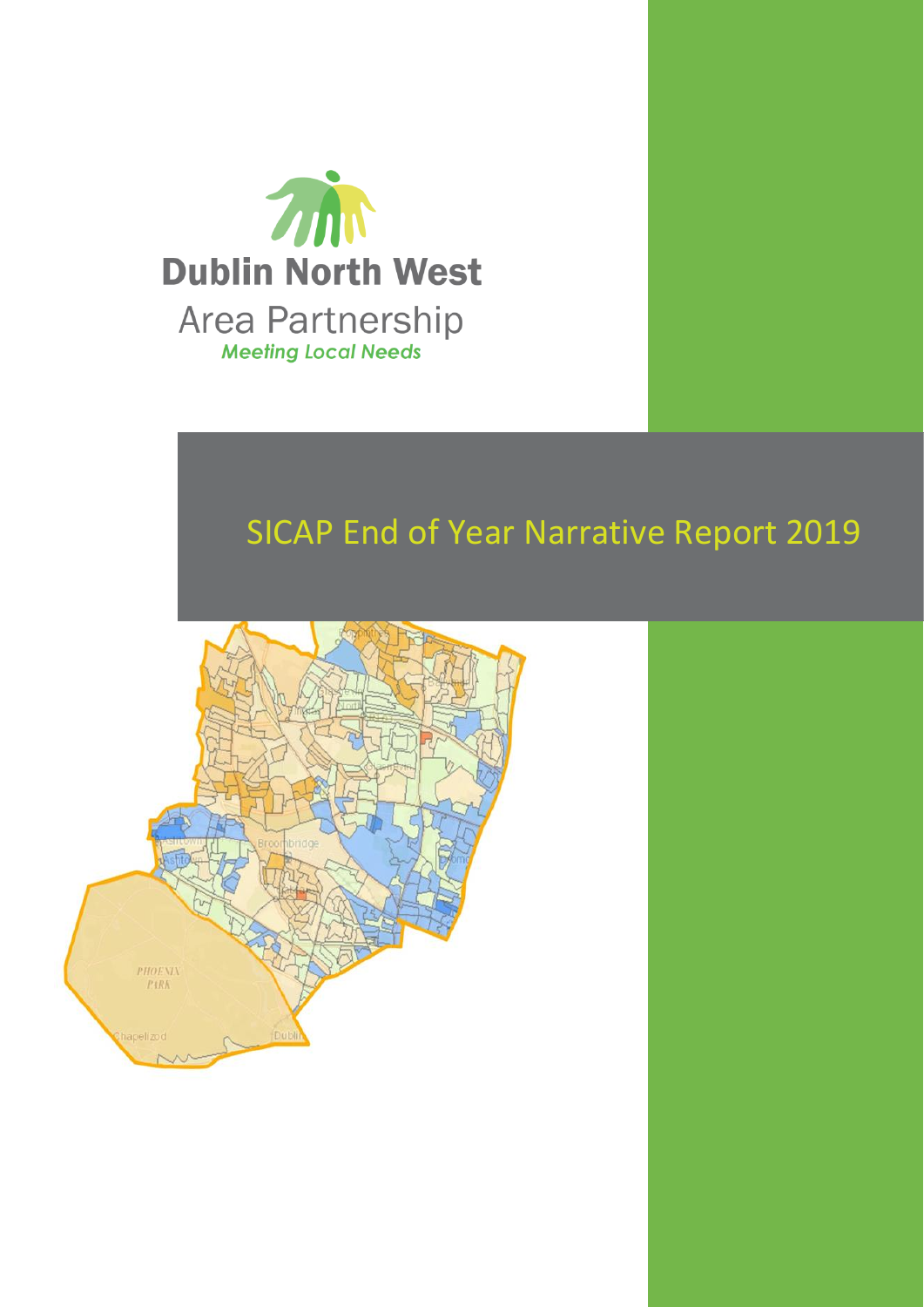#### **Action 1.01 - Strengthening Community Capacity**

DNWAP launched the 2019 support plan for LCGs with a Social Inclusion Seminar which took place in the Crowne Plaza, Hotel, Northwood, Santry on Feb 1st, 2019. 72 individuals attended and 37 LCGs were represented. LCGs presented their work of 2018 to a wide audience. The suite of DNWAP supports for 2019 were presented. Liz Waters, CEO of An Cosán Virtual Community College (VCC) (key note speaker) spoke to the theme of Social Inclusion, with an inspiring input on the role of Community Education and virtual technology in addressing educational inequality in general and the 'digital divide' in particular.

As in previous years group training remains a core aspect of DNWAP's strategy for enhancing capacity of LCGs. In addition to knowledge and skills attained at training sessions, feedback is also gained on the developmental needs of LCGs. Ongoing work with LCGs and knowledge as to challenges faced indicates a need for support in relation to governance. Training topics covered and LCG attendance in 2019 were as follows: Introduction to Successful Supervision (seven representing five LCGs), Restorative Practice (11 representing six LCGs), Conflict Resolution (April) (13 representing- four LCGs), Introduction to Project Management (17 representing nine LCGs), Requirements of The Charities Code of Governance (10 attended representing nine LCGs), 'Developing your Group Constitution' (five representing five LCGs) , 'Writing Your Grant Application' (delivered jointly with Pobal- 11 representing nine LCGs), Conflict Resolution (October- 12 representing seven LCGs) Community Development at Local Level (three representing three LCGs) and Area Profiling (5 representing 3 LCGs).

With a view to developing an understanding of Community Development principles and practice and nurturing vibrant community activism, DNWAP continued collaboration with An Cosán (VCC) and delivered structured Community Development training (accredited and unaccredited) in community hubs in Ballymun (DCU in the Community) and Finglas (CDETB centre) (see 1.03).

Capacity building work (mentors and DNWAP staff) included: public speaking/presentation skills, strategic planning, preparing funding applications, governance and promotion. Development of relationships between LCGs and DNWAP staff and mentors has resulted in stronger demand from LCGs for these supports (see 1.03)

Five LCGs (Greenview Men's Group, Fairlawn Prospect Community Garden, Social Therapeutic Gardening Association, Belclare Place Resident's Group and Ballymun Photography Group) have progressed along the Community Development matrix from Pre- Development to Capacity Building and Empowerment. This progression is evidenced by committee formation and development of capacity in the following areas: sourcing funding, group consultation and identification of priority need, work planning, budgeting and reporting.

In 2019 there was significant development in DNWAP's engagement with local networks. DNWAP is now represented on the Cabra Mental Health and Wellbeing Steering Group, The Finglas Safety Forum, The Cabra Policing Forum, The Cabra Child and Family Support Network, Saol Clubhouse Advisory Group and the Finglas Local Drug and Alcohol Task Force. This participation has supported enhanced interagency work and contributed to stronger collaboration with statutory partners.

In 2019 DNWAP provided additional capacity building supports through a Creative Initiative entitled 'When I Grow Up'. Programme participants were drawn from LCG representatives and young people from the local community. This initiative provided an opportunity for reminiscence for adults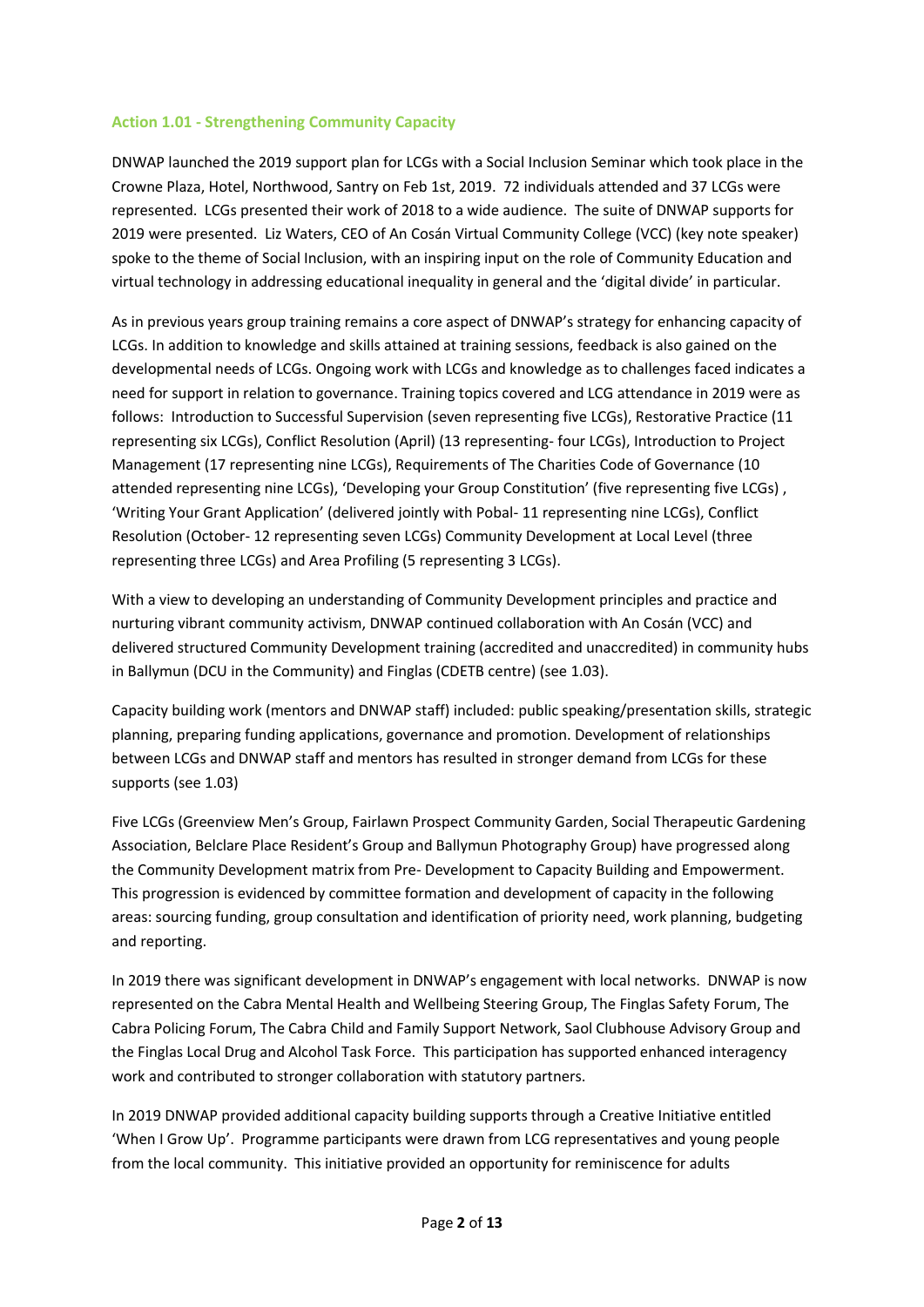(particularly older adults) and facilitated aspirational thinking in young participants. Opportunities were provided for a variety of performances including music, song, dance and spoken word poetry. Performers participated in weekly workshops facilitated by a Writer in Residence, culminating in a performance in the Axis Theatre, Ballymun. Representatives from LCGs supported across Goal 1 were Finglas Addiction Support Team, Ballymun Regional Youth Resource Centre and University of Third Age. This production built individual and group capacity in public presentation and performance. It also enabled people from a disadvantaged community to engage with the arts, thus promoting inclusion in civic, social and cultural life. The 'When I Grow Up' initiative represents strong collaboration across DNWAP departments. The work with young people included a guidance element (aspirational thinking and goal setting). A professional Guidance worker from the DNWAP Local Employment Service was involved in the initiative from the outset. In order to capture the learning from this pilot, DNWAP engaged a professional videographer to produce a short documentary. The video was completed in October and is now available on the DNWAP You Tube Channel.

# **Action 1.02 - Evolving for Equality**

This action was launched at the Social Inclusion Seminar on February 1<sup>st</sup>. Each application was evaluated against a defined set of criteria by DNWAP's Appraisal Committee. Fifteen grants were approved. Of the 15 approved LCGs, 10 had not previously received support under 1.02.

Most groups approved are evolving in terms of their development. While some have been in existence for considerable periods of time, initial assessment indicates a need for capacity development. All approved groups are at stages 1 or 2 of the Community Development Matrix. The approved LCGs used the grant allocation for a range of activities: supports for vulnerable men, supports for disadvantaged women, advocacy for and with people affected by disability, supports for those vulnerable to isolation and mental health challenges, young people at risk, children with special needs, (including supports for parents) and a community orchestra for people living in a disadvantaged community.

Approved groups as follows: Greenview Men's Group, Ballymun Active Disability Interest Group (B.A.D.I.G), Fairlawn Prospect Community Garden, Setanta Strings, Ballymun University of 3rd Age, Social Therapeutic Gardening Association, The Plough Youth Club, Ballymun Men's Centre Group, Belclare Place Resident's Group, Larkhill Active Retirement Association, Ballymun Photography Group, Mellow Spring Childcare Development Centre/Odin's Wood Day Centre (joint venture), The Clareville Day Centre, Christ the King Community Day Centre and Sillogue Ladies Group.

Capacity building supports provided were in the following areas: administration, budget management, governance, report writing, work planning, publicity and promotion, information provision, facilitating networking and practical support (support with horticultural initiatives from DNWAP Tús staff).

2019 saw collaboration between LCGs in terms of activities under 1.02 and 1.03 e.g. two groups supported under 1.02 linked with a group supported under 1.03 to provide therapeutic gardening opportunities for children with special needs and their parents. There was also collaboration across DNWAP departments with staff working on Goal 2 actions referring participants to LCGs who in turn became beneficiaries of 1.02 supports. Similarly, members of LCGs benefitted from support from DNWAP LES and Enterprise supports. This practice is reflective of DNWAPs strong commitment to integrated practice, particularly a holistic approach which appreciates the importance of communities of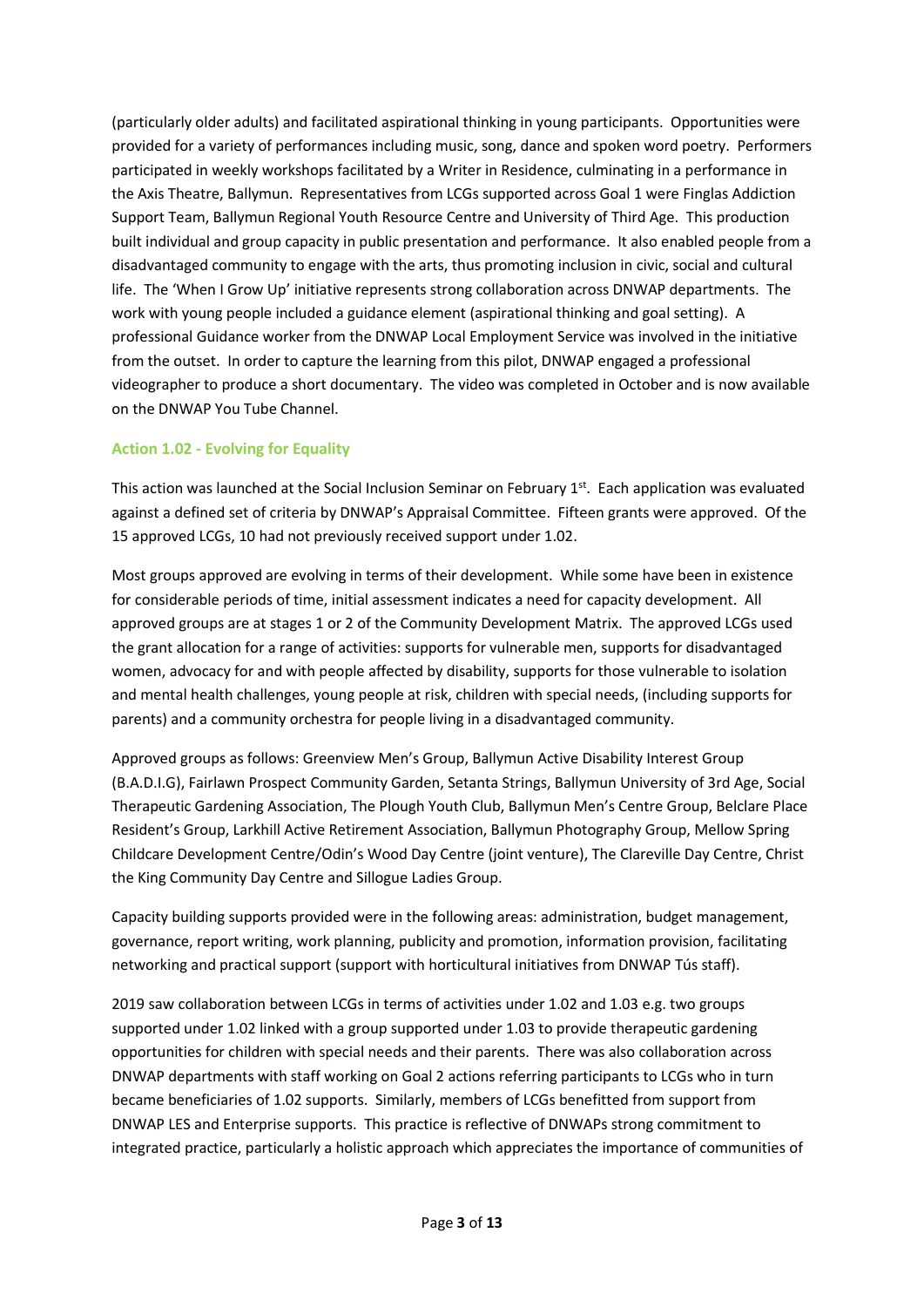place and interest to the individual service user. Placing service provision in this broader context enables staff to offer 'wrap around' supports to individuals vulnerable to isolation and social exclusion.

The Social Inclusion Network met on four occasions in 2019. Each meeting included an information sharing and training component. This Network provides a valuable space for peer learning. While groups face many challenges, there is an emphasis on developing a sense of efficacy and conceiving challenges as learning opportunities. As in previous years LCGs supported under 1.03 contribute to the development of their peers supported under 1.02, through structured training inputs and their contribution to group discussion. Training inputs included: DNWAP Administration Processes, Project Planning, The Charity Code of Governance and Community Development at Local Level (delivered by An Cosán VCC – a collaborative partner for 1.03 action). All groups have now returned receipts to evidence grant expenditure.

# **Action 1.03 - Innovating for Inclusion**

As with 1.02, the Innovating for Inclusion programme was launched at the Social Inclusion Seminar on Feb 1<sup>st.</sup> Thirteen applications were approved. Approved proposals covered a range of actions. Collaborative partners are listed in brackets:

- Community Development training (An Cosán VCC)
- Advocacy programme for people with Intellectual Disability (St. Michaels House)
- Mindfulness and Self Defence for people with disabilities (The National Learning Network)
- Integration supports for asylum seekers (Jesuit Refugee Service)
- 'Better Choices' diversion programme for teenage boys in the Ballymun area (Poppintree Youth Project)
- Photography programme for people experiencing mental health challenges (Befrienders)
- 'Traveller Men Action Plan' programme for male Traveller wellbeing (Pavee Point)
- Diversity Education for Traveller children in Early Years setting (St. Margaret's Early Years Service)
- Literacy and Leadership training for members of the Travelling Community (St. Margaret's Community Traveller Association)

• An Equine Therapy programme for children affected by autism spectrum conditions (The Meeting Place Club)

- Supports for members of New Communities (The 'Drop in Well' Intercultural Group)
- Support for Creative Arts programme for disadvantaged young people (Cabra for Youth)

• Skin Camouflage programme- Training the Trainer programme to empower local people to assist those isolated as a result of skin abnormalities (The Irish Red Cross)- This action did not proceed due to issues related to national organisational strategy.

Some challenges presented with changes of staff, organisational issues and staff illness (in collaborative partners) resulting in a reduction in terms of implementation of activities for three LCGs. Despite these challenges only one LCG was unable to implement any aspect of planned activity due to national organisational issues.

Some of the actions under 1.03 this year were designed by organisations as an addition to their existing provision e.g. St. Michael's House and The National Learning Network. DNWAP reporting systems facilitate reflection on the effectiveness of these additional pilot elements and planning for sustainability of these actions into the future.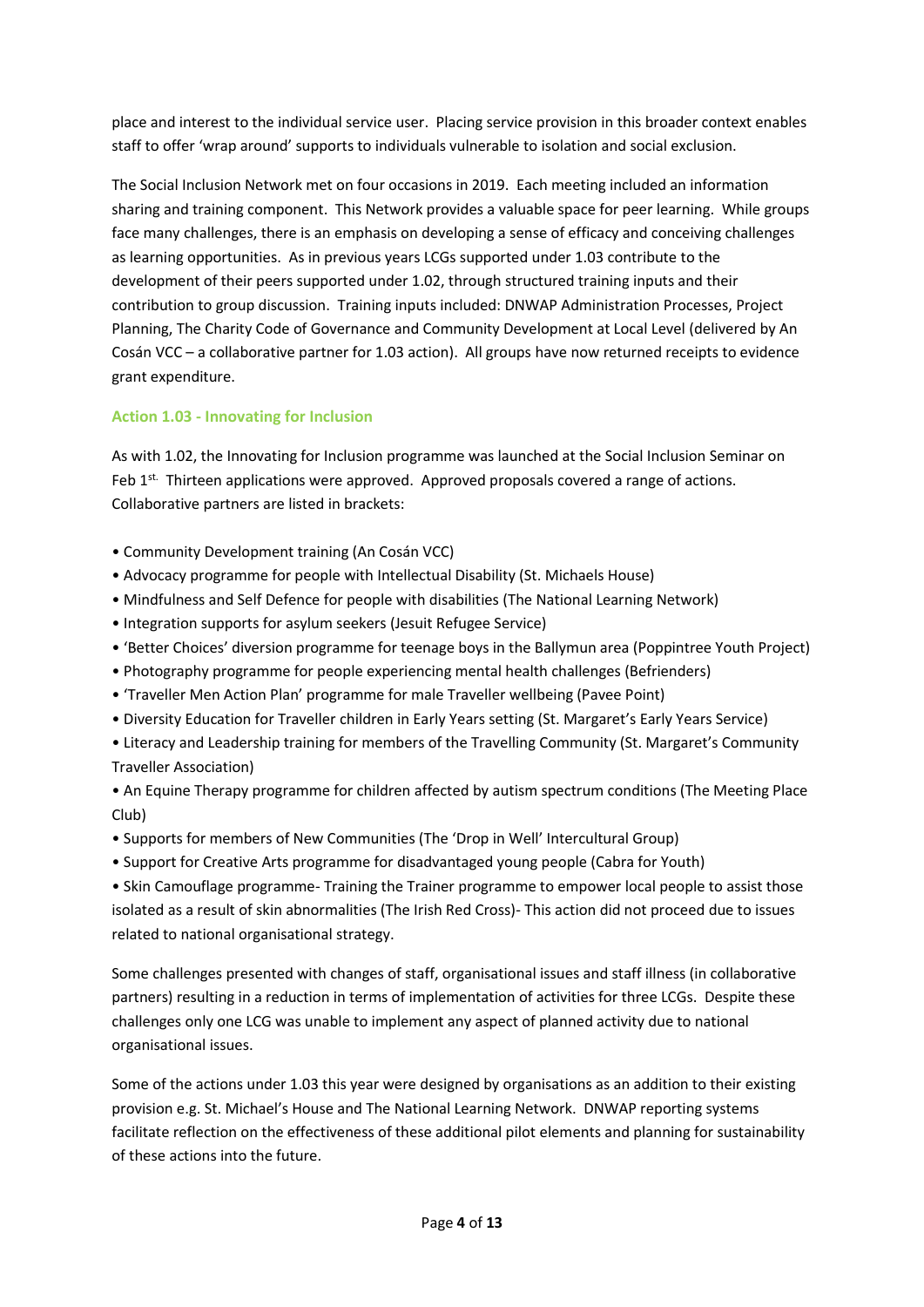The An Cosán Virtual Community College (VCC) delivered accredited (QQ1 Level 6) and unaccredited Community Development courses. Sixteen participants received bursaries for both programmes. These programmes are intended to contribute positively to sustainability of community leadership as existing and potential community activists have undergone quality training in Community Development theory and practice. Participants on the unaccredited programme were as follows: Sillogue Ladies Group, Wadelai/Hillcrest Residents Association, Greenview Men's Group, Drop in Well Intercultural Group, The Loft, Finglas Suicide Prevention Network, Finglas South Combined Residents Association, and Ballymun Communications.

Participants on the accredited programme included: De Paul, Sillogue Ladies Group, Finglas Youth Resource Centre, Ballymun Communications, The Meeting Place Club, Ballymun Regional Youth Resource Centre, Wadelai Hillcrest Residents Association, Finglas South Combined Residents Association, Drop in Well Intercultural Group.

As some of the LCGS resourced through 1.03 this year have been receiving support for more than one year, there was an emphasis on planning for sustainability in terms of governance and funding sources. This aspect was particularly true for LCGs comprised entirely of volunteers. In some cases, such groups are very strong in terms of identification of needs as they draw on lived experience and close relationships with the target group. This strength is invaluable in terms of programme design but can sometimes be accompanied by a need for development in terms of strategic planning, ability to access funding and governance. While DNWAP invested in terms of training and mentoring in these areas, there was an evident tension between the demands placed on LCGs to deliver actions within the time frame and their ability to fully utilise capacity building supports. This experience has informed DNWAP's annual plan for 2020, with a greater emphasis on allocation of additional resources to 1.01 capacity building and 1.02 grant strands and a reduction in allocation to actions under 1.03.

#### **Action 1.04 – Social Enterprise and Sustainability**

Under 1.04 DNWAP provides supports to emerging and established social enterprises, capacity building supports to LCG's and social entrepreneurial supports to young people living in the Lot.

The Social Enterprise Coordinator engaged with social enterprises as follows:

Existing Social Enterprises: The Rediscovery Centre, Innovate Dublin, Eco Mattress, Mellow Spring Childcare Development Centre, Community Care and Repair and Santry Community Resource Centre

New Social Enterprises: The Grow Dome Project and Ballymun City Farm.

The following details the nature of work with individual Social Enterprises.

- The Rediscovery Centre support with strategic plan and with development of coffee shop as a social enterprise.
- Innovate Dublin DNWAP collaborated on the 'Amplify Plus' Programme (a programme for young people-See below) and provided support in relation to the expansion of Innovate Dublin into Dublin 8. Innovate Dublin presented to the Social Enterprise Advisors Network (SEA Network) to promote its services, at DNWAP's request.
- Eco Mattress support to Board members regarding relevant funding opportunities. DNWAP representation on board.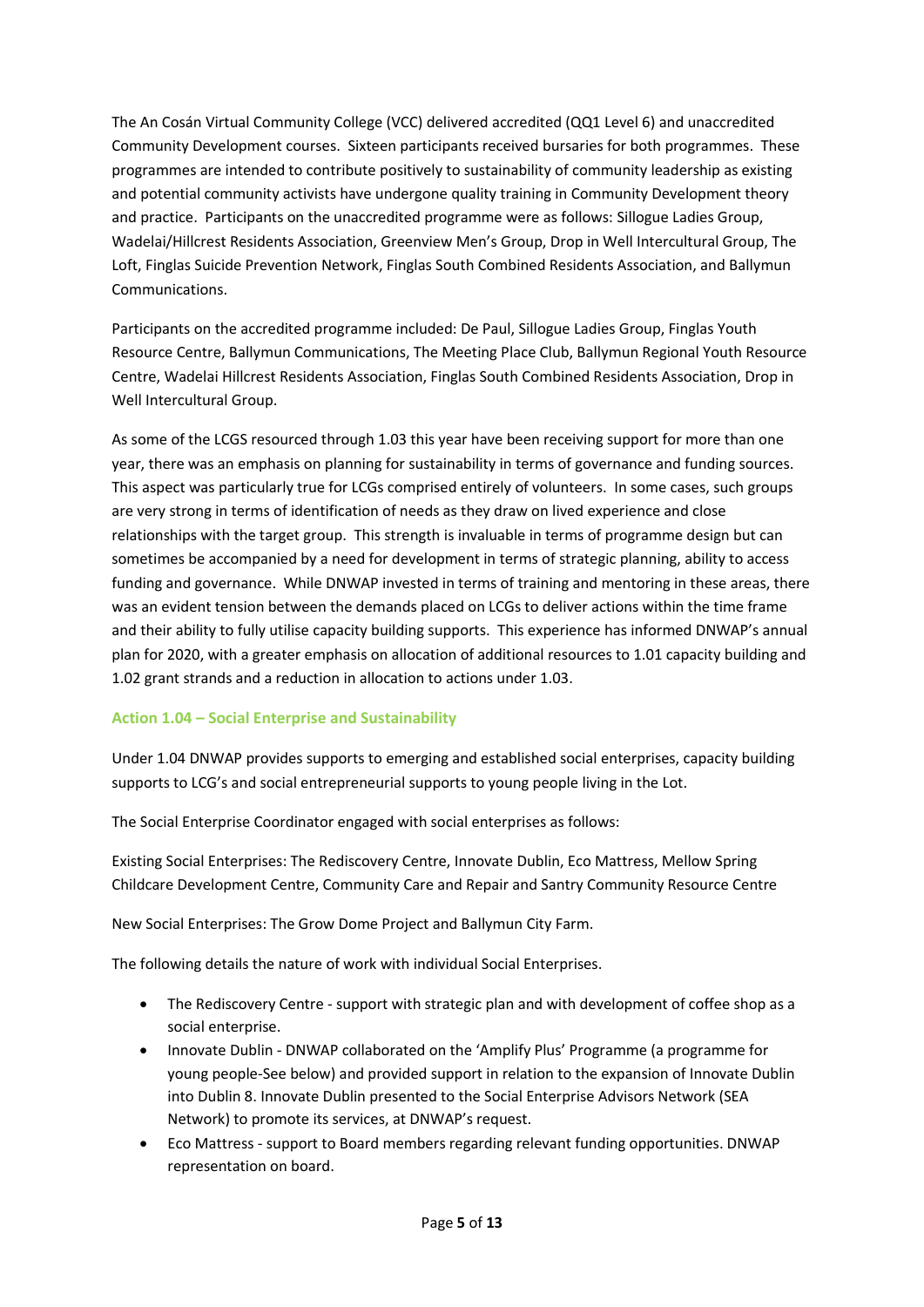- Community Care and Repair- This programme was reviewed and changes are in progress in key areas (see below).
- Mellow Spring Childcare Development Centre- received supports through board membership, information provision and assistance with funding applications.
- Santry Community Resource Centre received supports through assistance with funding applications and information provision
- The Grow Dome This Social Enterprise has built a Grow Dome in Rialto, which offers the local community a place to gather, while also using hydroponics to grow plants for sale to restaurants. The project is now building a second Grow Dome in DCU Community Garden. Work to date included assistance with a funding application and an assessment of their business model.
- Ballymun City Farm- An initial needs assessment was conducted in the first quarter with the following areas identified for capacity building supports: Governance, Project Management, Strategic/Business Planning and video development. Over the course of several meeting in 2019, a video promoting the need for this project was produced with support from DNWAP. This is due to be launched at the DNWAP Social Inclusion seminar on January 31<sup>st</sup> 2020.

Assistance was provided to 25 Local Community Groups (LCG's) to look at new sources of revenue including exploration of income generating potential and suitable funding calls.

In 2019 there was an emphasis on developing the Community Care and Repair Team as a viable social enterprise. This involved a review of business processes, completion of market research, development of a strengths, weaknesses, opportunities and threats (S.W.O.T.) study and development of a stability plan. As a result of strong collaboration with DNWAP staff working on Goal 2 actions, significant progress was made in 2019 in terms of recruitment to the team from Tús and Community Employment streams. This along with an increase in prices for services has resulted in stronger potential for increased revenue generation from service provision in 2020. This increase in personnel has been accompanied by development of more robust monitoring and reporting systems. This enhanced capacity will enable a more proactive approach to promotion of this service, particularly to LCGs.

Thirty-Two young people engaged with the Amplify Plus, a programme developed in partnership with Innovate Dublin; a local social enterprise. Participants were recruited from Youthreach Ballymun (8) and from St. Mary's Secondary School (24). This programme was designed to enable young people (aged 16 to 25) to promote equality in their local communities. During phase 1 of this programme the participants attended workshops and received mentoring support to develop an innovation that would benefit their local community. After conducting research, several ideas emerged, ranging from a community café to an initiative to provide mental health support for those experiencing homelessness. Participants from Ballymun Youthreach decided to address two key issues that they had identified; isolation of the elderly and anti-social behaviour amongst young people. They designed and delivered an intergenerational week with the aim of enhancing relationships between older people and young people. This five-day event involved group activities such as picture framing, art and an internet workshop (skill sharing between different generations).

DNWAP applied to the Department of Rural and Community Development (DRCD) under the 'Training and Mentoring Pilot' as a member of a consortium of five LDC's from Dublin (joint bid for €100,000) to run a six-month intensive mentoring and training schedule for social enterprises in Dublin. DNWAP received confirmation on the success of this bid in December with €90,159.00 allocated by DRCD to the consortium.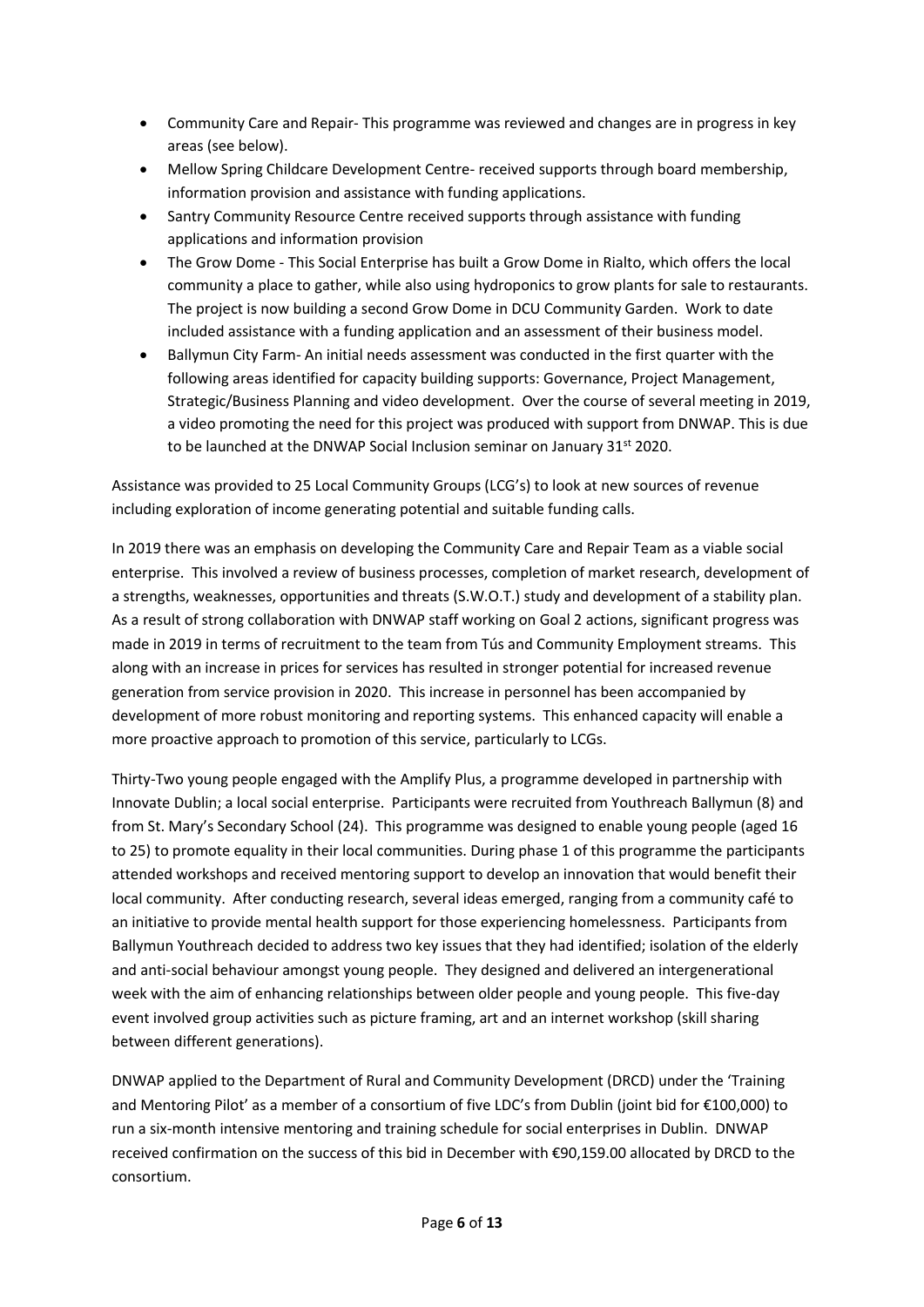In quarter 4 DNWAP administered a social enterprise capital grant from DRCD. 18 applications were received from the Lot, with 15 meeting the DRCD criteria. From the applications received; the strongest thematic area of need was capital to expand or diversify income streams. Of the 15 eligible applications submitted, two were successful and awarded a total of €18,900. The two successful Social Enterprises were Eco Mattress and Santry Community Association CLG with capital provided for office equipment and an upgrade to a heating system respectively.

### **Action 2.01 Supporting Educational Success in School Age Children**

In 2019, DNWAP's Regional Education Network supported local professionals to work collaboratively through three clusters (Ballymun, Cabra, Finglas), delivering a range of programmes building on the success of previous years. The Network comprises representatives from schools, School Completion Programmes, local community groups and youth services working in the field of education. Each cluster submitted project proposals in line with agreed priorities, and successful delivery partners were notified in early 2019. Subsequently, DNWAP facilitated the following SICAP funded projects:

**Ballymun:** DNWAP supported the delivery of study and homework clubs; a high achiever's hub; attendance initiatives; and summer programmes in the following organisations: Ballymun Child and Family Resource Centre, Ballymun Initiative for Third Level Education, Ballymun Principal's Network, Ballymun Anseo School Completion Project; and Aisling Transition Project.

**Cabra:** DNWAP worked with the School Completion Programme (SCP) to deliver initiatives supporting the transition from primary to secondary school in addition to summer and Special Educational Needs supports.

**Finglas:** DNWAP worked with the three SCP's (Finglas A, Finglas BEO and Finglas C) to deliver wellness, therapeutic, attendance and study supports. The value of supports is evident from the feedback of one of the participants in therapeutic supports:

'*If I didn't receive the help and support I did I honestly don't know where I would be today. I couldn't be more grateful of how easy it was to receive the support'. 'I've learned a lot of coping skills for many areas*'.

The range of projects prioritised demonstrates the different emerging needs in each community. In total 876 children were supported (this figure excludes two attendance programmes as the large numbers associated with these projects would skew overall figures).

Four Regional Education Meetings took place in 2019. These meetings aim to provide a space for professionals to share best practice and discuss the challenges they encounter. In addition, it is an opportunity to support the development of its members by identifying training needs. Two days of Restorative Practice Training was organised in November and December and was delivered by Michelle Stowe, a specialist in the area. Feedback from participants was very positive and indications are that there will be further interest in Restorative Practice training for 2020.

'*I feel RP is a new language that is required within our schools today. Viewing a young person as someone who warrants respect and authentic communication is key to improvements in engagement, attendance and completion of the curriculum*.'

At the final meeting of the Regional Education Network in November a steering group of Network members was formed to assess the cluster process and ensure that it is working optimally. There is provision made to formally evaluate this action in 2020.

Other activities supported under this action included Erin's Isle GAA club's Education Programme 'Jump a Grade'. The club is outside the remit of the Regional Education Network as it is a small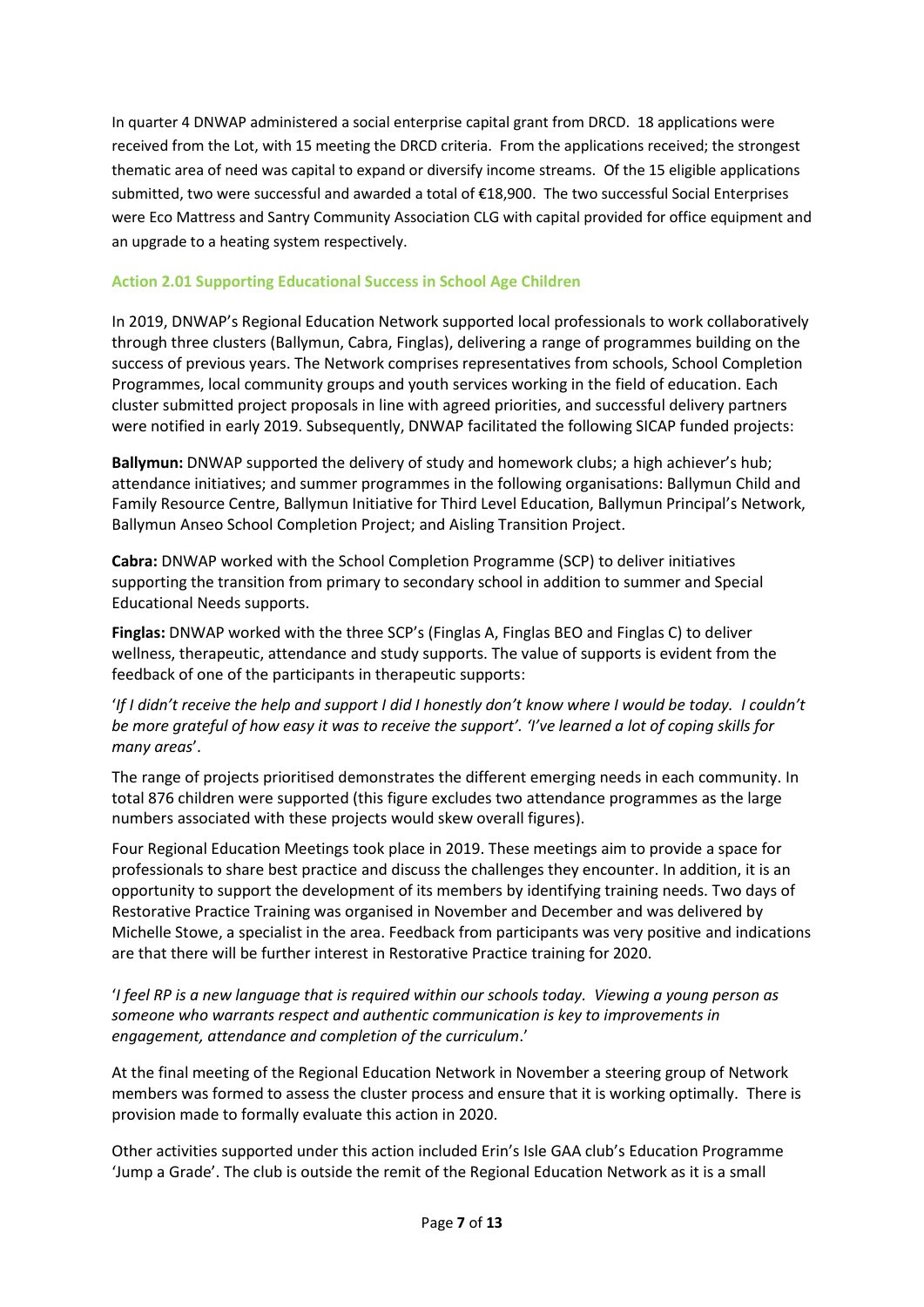voluntary, community-based education project. In addition, 'Story Time' a family literacy project developed in collaboration with DCC Library Literacy Strategy, began in Finglas early in 2019 and expanded to Cabra during 2019. The hope is to further expand the project to Ballymun in 2020.

# **Action 2.02 Personal Development and Promoting Wellbeing**

There remains a clear need for softer skills/personal development training for those who have moved out of the very chaotic/vulnerable category but are not yet ready to engage in mainstream education and training. In 2019 the DNWAP Community Wellness Coordinator (CWC) further developed a range of programmes initiated in 2018. Building on existing relationships and local knowledge, DNWAP works with a community development outreach approach to meet groups on site, and bespoke programmes are developed to best meet identified needs. Due to the problem saturated lives of many individuals, much outreach work is delivered at a very basic level and aims to assist vulnerable groups develop practices that impact positively on their health and wellbeing. The programmes also provide a low threshold first engagement with education and training to participants that may encourage them to progress to further training afterwards.

Information sessions on SICAP initiatives were delivered to local agencies including St Helena's Family Resource Centre; Homeless families temporarily housed in the Travelodge; HSE, Balseskin Refugee Centre; and The National Learning Network. These sessions not only promoted awareness of supports available, but also developed relationships and provided opportunities for collaborative projects.

2019 saw 358 individuals engaged in a suite of SICAP funded programmes. Delivery included: mindfulness, yoga, chair yoga, and personal development. DNWAP was also successful in securing funding from the HSE and Safe Food Ireland to deliver programmes on nutrition, healthy eating, budgeting, food waste, hygiene and food handling. These courses are often run co-terminus with SICAP funded programmes thus enhancing the experience for the participants. For example, The Finglas Traveller Development Group completed the Healthy Food made Easy Programme in 2019. In order to improve physical wellbeing, the facilitator incorporated an hour of physical activity prior to the classes as part of the programme. This proved very successful, and as a result a pilot programme was developed aimed at improving mental wellness through physical exercise over a six week period of bootcamp style classes. This programme was a perfect follow-on for the participants of the HFME and Cook it Programmes and was tailored to meet the needs of the individual's health and physical strengths. It was delivered to three groups in 2019 and feedback was very positive.

The DNWAP Men's Group programme provides opportunities for the development of personal & social skills and confidence; and has a significant impact on reducing the social isolation experienced by the participants. 15 men took part in 2019 with the participants directing more of the activities themselves. 2 men completed the 'An Cosan' Community Leadership training programme in May, and they have been instrumental in steering the activities of the group including: a Men's Health Talk, a tour of Government buildings and the completion of small construction/carpentry projects. The group will attend an adult education information session in January 2020, to begin to take steps to progressing into more mainstream education and training. It is envisaged that in 2020 DNWAP will deliver a similar programme with a broader thematic focus to provide more appropriate entry points for all clients to commence their learning journey by facilitating opportunity and space for social and personal development.

Failte Isteach, DNWAP's free conversation classes, ran twice weekly in the Cabra Library with a continuous rolling intake of students. Currently there are five tutors and an average of 25 students attend weekly. 87 students participated in 2019.

The CWC also supports Tús participants in Greenview Community Garden. The garden has 54 allotments on site which are utilised by local residents and community groups. The garden team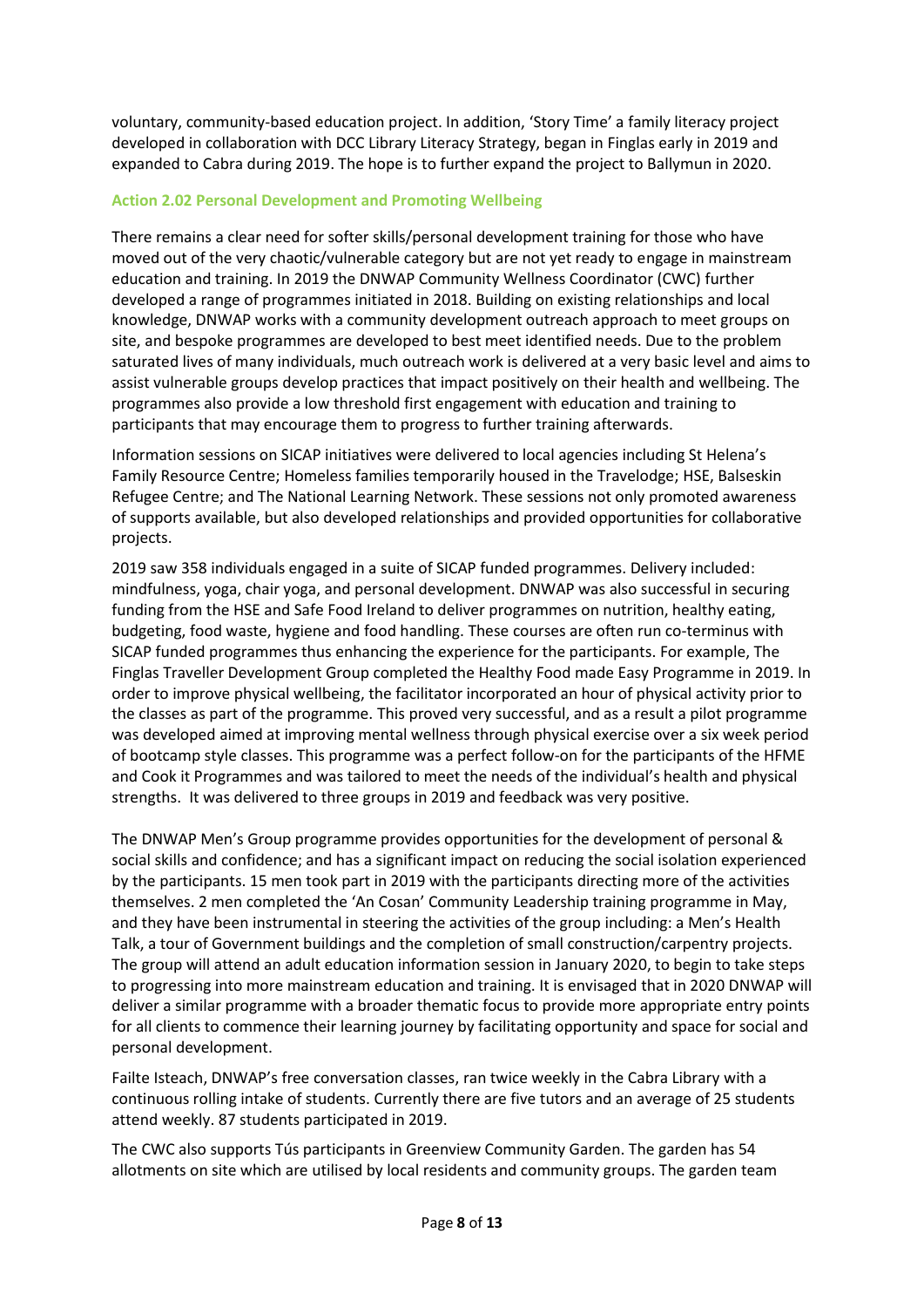engage with allotment holders by helping them to maintain their allotments and surrounding environs. Seeds and seedlings are also provided along with horticultural advice. DNWAP Staff and allotment holders also participate in training and several workshops were delivered. Topics covered included: training on composting and preparing for winter; and governance on setting up a steering group to oversee the needs of allotment holders. The Greenview team through outreach horticultural projects also engage with local community groups including: The Belclare Residents Group; The Ballymun Active Disability Interest Group; and The Meeting Place Club community allotment group.

Ballymun Book Exchange is held the first Thursday of every month at Ballymun Civic Centre from 9 to 12 30. On average 300 people attend monthly. The book exchange is also used by DNWAP and local groups and organisations to promote local services, training opportunities and initiatives. Over 3000 local people attend annually.

In 2019, 35 beneficiaries received counselling supports with DNWAP's contracted Counsellor. Beneficiaries present with a wide range of issues including anxiety, panic attacks, depression, bereavement, social isolation, low self-esteem, and anger management issues. There continues to be a significant need for the counselling support service in both Cabra and Finglas with many beneficiaries indicating that they have experienced their symptoms for two years or more. In all cases, the beneficiary's presenting problem represented a significant block to them being able to engage in education, training and employment opportunities. None of the beneficiaries who have attended were aware of how they could access counselling support services elsewhere (other than to find a private Counsellor, the fee for which is prohibitive).

# **Action 2.03 Supporting Access to Education**

The DNWAP Education Access Fund continues to assist local low-income students who are studying full time with travel or resources. The Education Access Fund has had an increase in recipients this year, with 180 students in the 19/20 academic year and a further 22 awaiting approval in early 2020 due to budget constraints. The IRIS figure of 219 individuals also includes students from the 18/19 academic year who were supported early in 2019 with travel. Changes to the recruitment process undoubtedly had an impact on the number of applicants: organising promotional material early; making branded materials visible in the community and on social media; networking at community events; actively reaching out to relevant services and organisations. The majority of applicants hear about DNWAP through word of mouth, so all applicants received a flyer to pass on to neighbours, family and classmates. All these strategies, in addition to not having a closing date has increased the number of students supported this year. The Education Co Ordinator met every applicant individually and provided support with SUSI grant applications and referrals to DNWAP Guidance for students looking for part time work.

DNWAP hosted a celebration lunch for graduates of the Education Access Fund in July 2019. Feedback quotes from DNWAP Education Access Fund recipients:

'*The DNWAP Education Access Fund is of great benefit to those on a limited income, who are looking to improve their circumstances through training and education. With the extra costs of travel and materials on an already extremely tight budget, the DNWAP Education Access Fund is a most welcome support.'*

*'Absolutely fantastic support, I possibly would not have been able to afford travel expenses going to college and placement.'*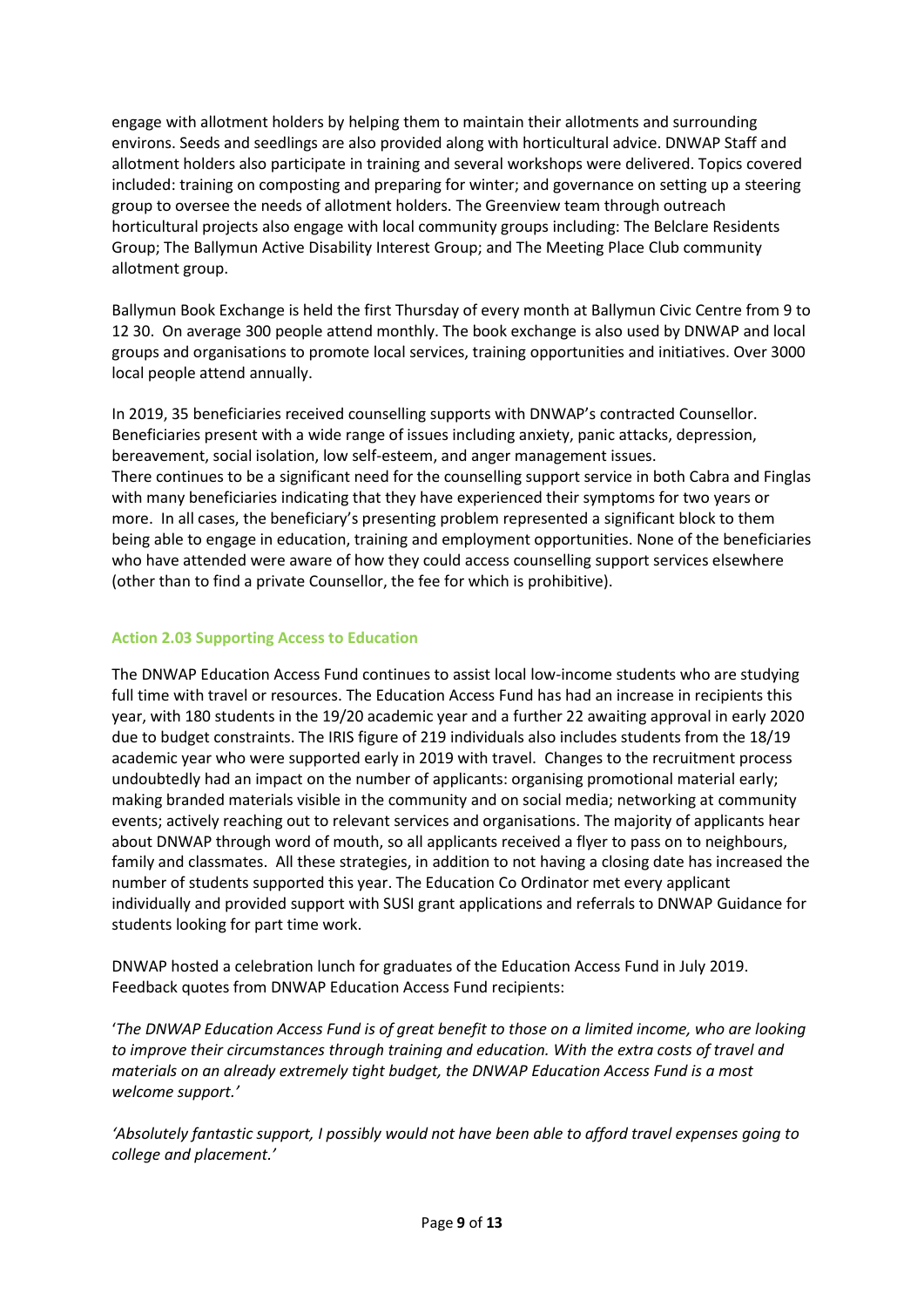*'The support was extremely helpful to me financially as I could put what I would in my Leap card into my house to help keep it afloat.'*

In a similar way to local school leavers, Education Access Fund Students are supported when they finish courses and linked into DNWAP's Local Employment Service or other DNWAP services.

Relationships with local schools and other local organisations involved in supporting educational success have strengthened in 2019. DNWAP partnered with DCU Access to deliver a talk to all local parents and also worked collaboratively with Better Finglas to support upskilling of Childcare workers. Plans for early 2020 include talks with Finglas Cabra Local Drugs Task Force (FCLDTF) and Finglas Addiction Support Team (FAST).

Apprenticeship Fairs were held in Finglas and Ballymun for the fourth consecutive year. These events have been a useful anchor to gain publicity for apprenticeship opportunities for local people, as well as being a great support to career guidance in local schools, and an opportunity to promote DNWAP services generally. Each school was visited prior to the fairs to enable students to get the most from the opportunity of meeting potential employers and educators. DNWAP also attended the DCC Apprenticeship Summit and linked local schools to the World Skills Event in the RDS. Schools were also visited in the summer term prior to the State Examinations, and school leavers received a talk on how DNWAP services can support them afterschool, specifically with the Education Access Fund, and the Local Employment Service supports for those needing support to find a job. Some schools were also supported with SUSI talks, parents evening talks and mock interviews for students.

In 2020 DNWAP hopes to collaborate with a local business Artisan Marble and Porcelain, who are keen to offer support to local students.

#### **Action 2.04 Supporting Access to Employment**

A significant proportion of the 514 individuals supported under this action are experiencing huge personal challenges, including homelessness / risk of homelessness, mental health and undiagnosed psychiatric illness, addiction, disability and social isolation. The wrap-around supports offered by SICAP continues to be invaluable in developing innovative and creative ways of engaging those most isolated and distanced from the labour market. In many cases there can be very little in terms of tangible 'progressions' for these clients, however the difference engaging in one to one, and group supports makes in terms of their wellbeing is immeasurable. It is envisaged that the implementation of the Distanced Travelled Tool will provide evidence of the importance of this work, along with encouraging clients to recognise growth within their own personal narratives.

Internal referrals following one to one guidance supports have included pre employment and personal development programmes; labour market programmes and job search workshops. Collaboration between the Employment Services, Education, and Local Development teams is proving invaluable in piloting and developing new initiatives and connecting with diverse groups. Programmes delivered under this action included Connect (Basic IT), Connect Plus (IT & Employability) and a range of tailored Pre-Employment programmes which are highlighted below.

STEPS in the community The STEPS programme was delivered to eight groups in community settings - Gateway Programme, Cabra Community College, The Loft and Developing Alternative Values (Cabra), DCU in the Community (Ballymun) and St Helena's Resource Centre (2) & Colaiste Ide (Dublin 11) all availed of the opportunity with 111 participants taking part.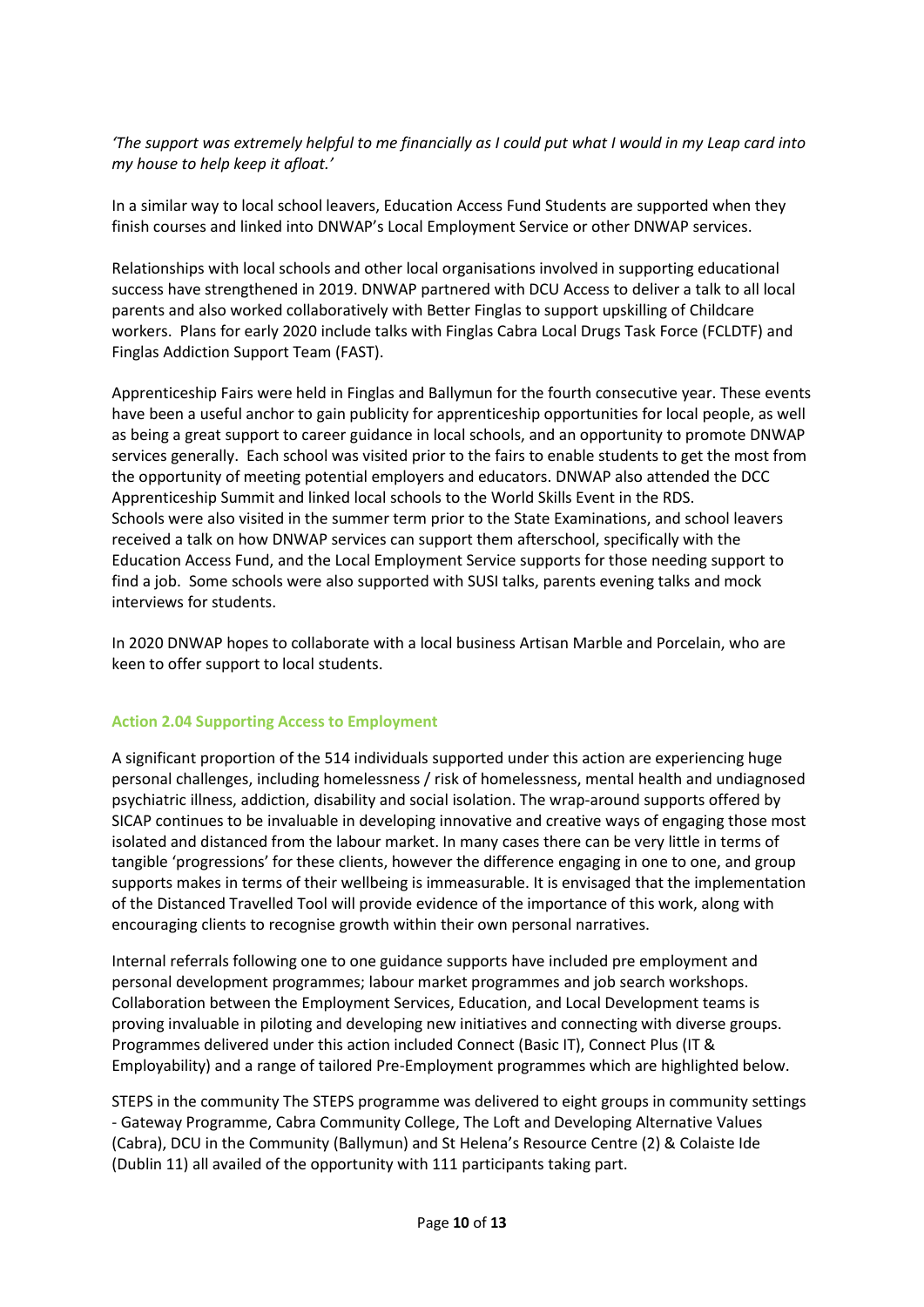Your Time to Shine programme aimed at supporting women returning to education training and employment was delivered in Finglas South and Manor Street, Dublin 7 in autumn 2019 with 28 participating across both programmes. The programme was one of five shortlisted projects to be nominated for an AONTAS STAR Awards (Showcasing Teamwork, Awarding Recognition) which recognises excellence in adult education provision nationally.

CREATE programme was developed to offer work preparation skills, specialist training and work placement for those interested in employment in warehouse, construction, property management and security sectors. 16 clients participated over two programmes, which combined personal development, goal setting, employability and technical training. From the first group, four progressed into employment, two progressed to other training and one into Community Employment. The second programme completed in December 2019 and was designed specifically for upcoming roles on the Grangegorman Campus. These clients will attend interview in January/February 2020 with Sodexo, who will be recruiting in January for full time/ part time roles for the Grangegorman Campus in Security; Cleaning; Administration and Caretaking. The heavy involvement of the Guidance Team (both SICAP and LES) in the delivery of programmes such as Your Time to Shine and Create ensures a continuity of service, with clients moving back to one to one Guidance on completion of programmes, to plan their next step.

CE / Tús Labour market programmes continue to be a valuable route for clients to improve their experience and skills. 104 have progressed to CE/ Tús positions YTD. DNWAP ran five labour market programme workshops this year with 38 clients participating; 18 of these have progressed into CE or Tús placements and two into fulltime work.

Dubbercross Community Training Centre The LES guidance team provided outreach guidance support in Dubbercross Community Training Centre one day per week from Jan to July 2019; DNWAP has consistently struggled to engage this age group outside of a school setting. This was a perfect opportunity to engage this group and assist them with their next step as they came to the end of their course. This action in conjunction with the LES hosted a careers week in June with participants receiving specific skills training in HACCP/ Manual handling and Safe Pass. A successful employer panel discussion was also organised in Rosehill house. Employers representing apprenticeships, childcare, healthcare, catering, facilities management and retail attended two panel discussions highlighting opportunities in the industry and what it is like to work in these sectors. This method of collaborating with external services to compliment their own service delivery has proved successful in engaging a target group that we have struggled to engage with over the course of the SICAP programme. 24 students engaged in SICAP guidance & employer engagement supports. Two have progressed into full time further education, all have received specific skills training (HACCP/ Manual Handling/ Safe Pass, depending on their career choices), and three of the students aided in the running of the 2019 DNWAP Apprenticeship Fair as our Student Ambassadors. It is planned to consolidate these links in 2020 to deliver a broader scope of activities to meet the needs of this client cohort.

# Other activities under this action included:

European partners links on Youth Advisory Council A Youth Advisory Council is being developed as a forum through which the needs and service responses of young people can be channelled. Preparatory work is being undertaken to promote youth involvement and active citizenship across the DNWAP catchment area with links made through Thessaloniki (Greece) and Sigulda (Latvia) for learning exchanges in 2020.

Participation in the My Journey - Distance Travelled Tool pilot DNWAP contributed to the development of the POBAL My Journey - Distance Travelled Tool throughout 2019 which will act as a valuable tool in complementing the quantitative data available.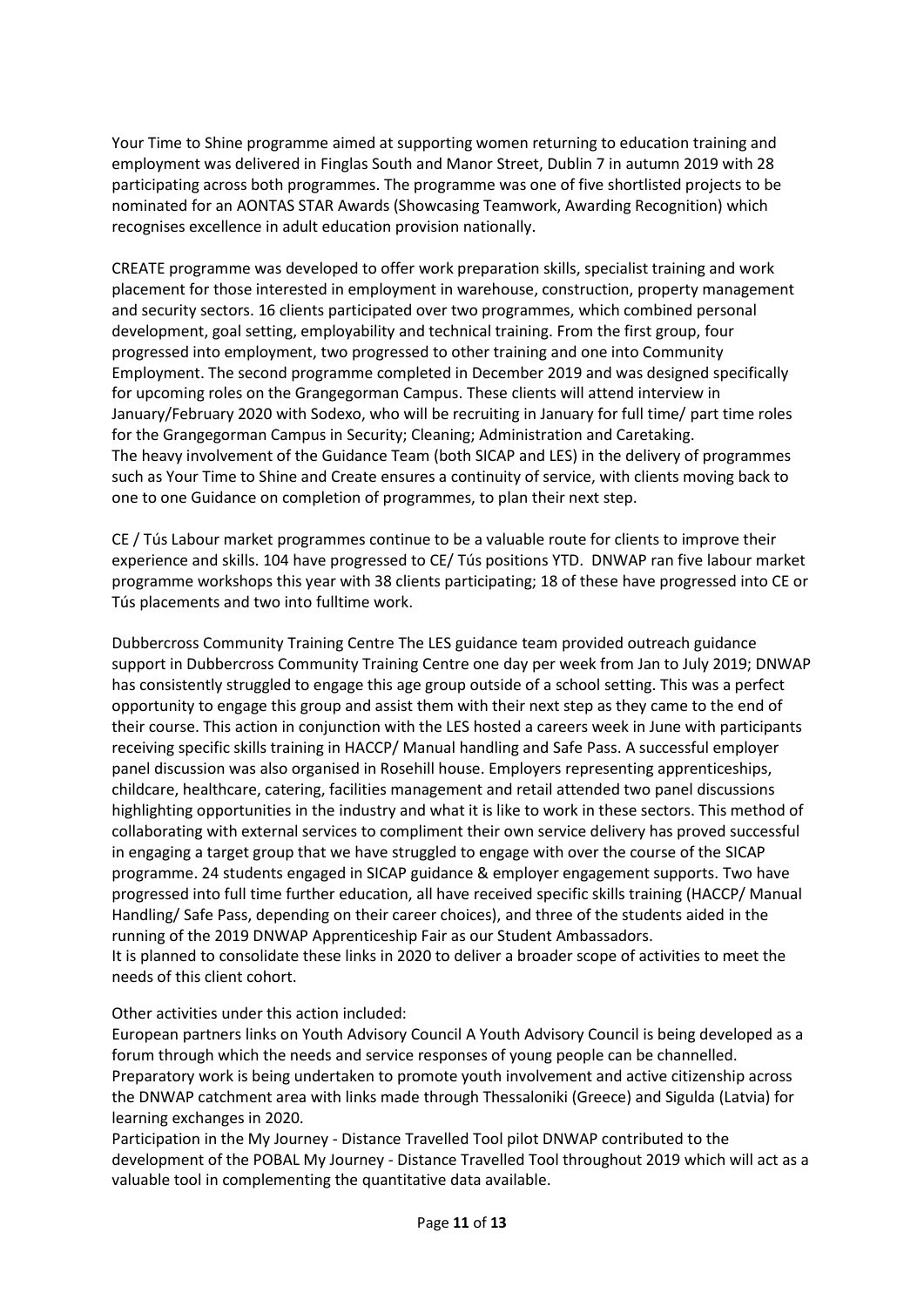Participation in development of Jobless Households programme in Ballymun DNWAP were partners in a joint DEASP/ CDETB/ DNWAP initiative targeting LTU clients in the Ballymun area. The four-week programme showcased local FET and wellbeing options in May 2019.

Education Practitioners Forum To address the ongoing challenge in both publicising initiatives and sharing local progression options. The forum was developed to build relationships and share information across education providers. This will also give an opportunity to audit and share resources in areas such as IT facilities which pose a challenge to more widespread provision.

#### **Action 2.05 Enterprise and Economic Development**

222 new clients registered with DNWAP's Enterprise service up to the end of Quarter 4. These clients were provided with basic advice and guidance in relation to self employment. 149 opted to attend group information workshops to obtain more detailed information, especially in relation to the Back to Work Enterprise Allowance Scheme. 22 information workshops were held during the year.

87 clients had progressed into self employment by the end of Quarter 4 and all had availed of either the Back to Work Enterprise Allowance (BTWEA) or the Short-Term Enterprise Allowance (STEA) schemes. Before progressing into self employment all clients must attend a business training course and a book-keeping / tax workshop. During the year 22 pre start business training courses were run and attended by 160 clients. In addition, 21 book-keeping workshops were run and attended by 150 clients. This training meets the requirements set by the Dept. of Employment Affairs and Social Protection for clients who wish to avail of the BTWEA / STEA schemes. Due to the nature of their business venture some clients require more intensive business training and for these clients we run an evening business course on one evening per week over six weeks. During the year we ran three such courses attended by 58 clients. Some clients require specialist business advice due to the nature of their proposed business venture. In 2019 seven clients availed of specialist mentoring to meet this need.

Due to the large drop in the numbers on the Live Register over the past two years there was a significant fall in the number of unemployed individuals seeking assistance in becoming self employed compared to prior years. As a result, some of the targets set at the start of the year were not achieved. This did, however, allow time to direct extra resources to assisting clients who had already become self employed with further support from DNWAP.

Of this cohort 46 clients were provided with tax training and assistance in completing their annual tax returns. Seven clients were provided with specialist business mentoring in relation to expanding their existing businesses. 19 clients who were assisted into self employment in 2017 and 2018 had a one to one meeting with an Enterprise officer to review their progress and identify any issues which may affect the future of their business.

At the end of Quarter 4 the Enterprise team were still working with many clients who will progress into self employment in 2020.

#### **Action 2.06 Employer Engagement**

The Employer Engagement Officer (EEO) started Q4 with the aim of consolidating business connections made throughout the year, whilst promoting awareness of new programmes and initiatives which are conducted by Dublin North West Area Partnership and enhancing the level of